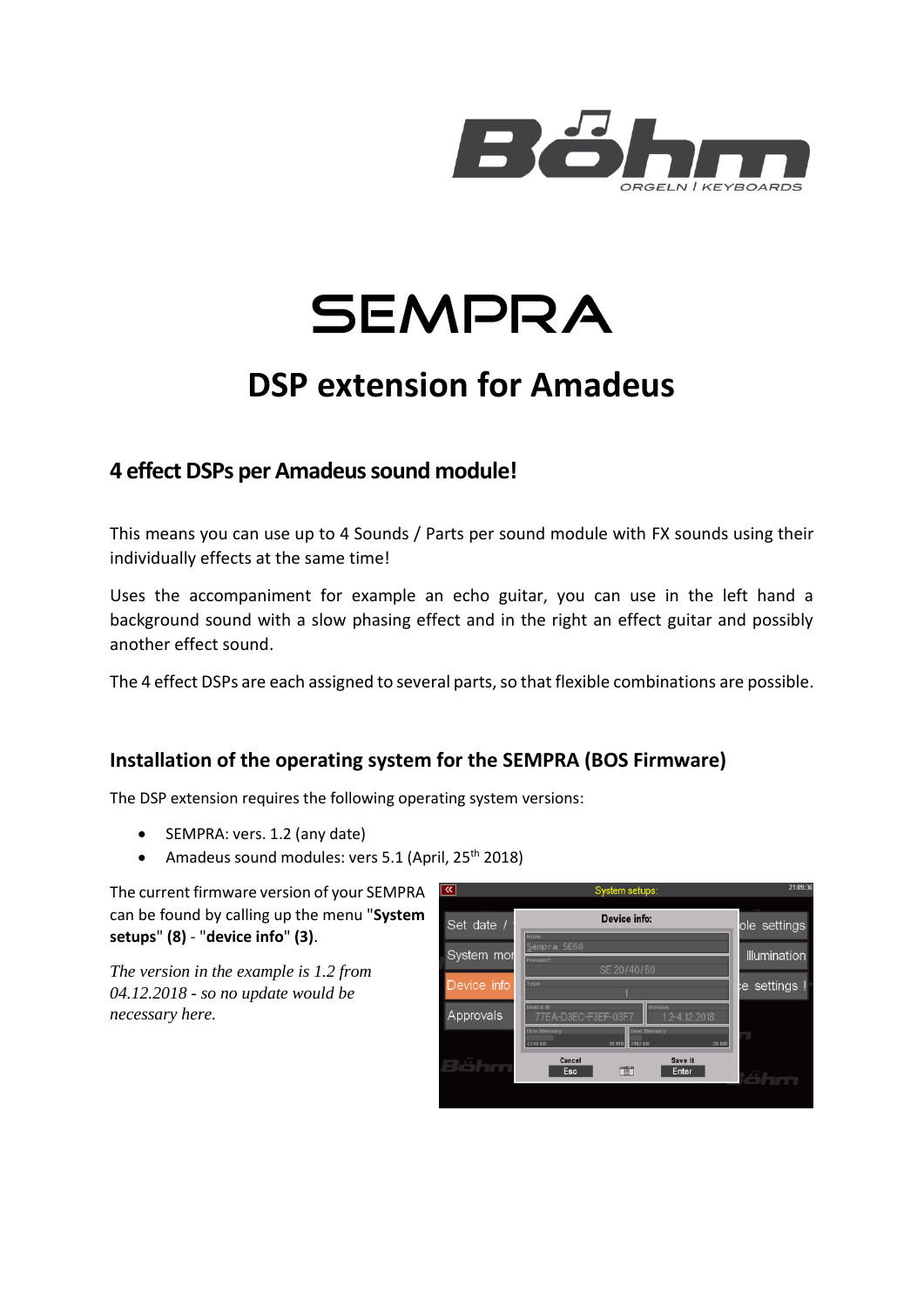If your SEMPRA shows an older version, you will find the current version on the included USB stick (or on our homepage www.boehm-orgeln.de).

The current operating system is automatically detected when the stick is inserted.

**Run the firmware update as described in the main manual and restart the SEMPRA!**

### **Updating the firmware of the existing Amadeus sound module(s)**

The current fimware state of the Amadeus sound group(s) can be found by calling up the menu "**Parts & MIDI" (7)** - "**MIDI slots" (7)** on the instrument:

Here the entries for all built-in Amadeus sound groups should show at least the mentioned version.

*In the adjacent picture you can see that the SG 2 has an older version (17.01.2018) and should therefore be updated.*

| ு<br>亘<br>EV.    | MIDI-Anschlüsse                 | 个个                                           | 10:48:30      |
|------------------|---------------------------------|----------------------------------------------|---------------|
| Name:            |                                 | Buchse/Gerät:                                |               |
| Master           | 2x61 Tasten, Upper, Lower-Split |                                              |               |
| <b>ACC</b>       | Acc. 1                          |                                              | <b>Master</b> |
| Sequencer        | Seq. 1                          |                                              | <b>Haster</b> |
| Internal2        |                                 |                                              |               |
| Panel            | l-BUS1a-Panel                   | Panel & Keyboard U.1/1.00                    | 180118        |
| Mixer            | I-BUS2a-SY 2                    | < <crustal-mix.>&gt; U. 02.05</crustal-mix.> | .             |
| SG 1a            | l-BUS2a-SG 1a                   | Amadeus SEMPRA 1 Uers 5.1                    | 258418        |
| SG 1b            | I-BUS2a-SG 1b                   | Amadeus SEMPRA 1 Vers 5.1                    | 250418        |
| SG <sub>2a</sub> | I-BUS2a-SG 2a                   | Amadeus SEMPRA 1 Uers 5.1                    | 178118        |
| SG <sub>2b</sub> | -BUS2a-SG 2b                    | Amadeus SEMPRA 1 Vers 5.1                    | 170118        |
| Sinus            | I-BUS2a-SY 1                    | HX3.5 RealOrgan U. 5.201 08072018            |               |
| SG 3a            |                                 |                                              |               |
| SG<br>3b         |                                 |                                              |               |
| SG<br>-4a        |                                 |                                              |               |
| SG 4b            |                                 |                                              |               |
| Synth            |                                 |                                              |               |
| M<br>$\hat{ }$   | Aktuell                         |                                              |               |

The current firmware version for the Amadeus modules can be found either on a supplied USB stick or in the download area of the Böhm *websit[e www.boehm-orgeln.de](http://www.boehm-orgeln.de/)*.

To install a new operating system for the Amadeus sound groups, use the USB menu.

- Insert the USB stick on which you have loaded the update files and select the file type "**operating system**" in the USB menu. You may need to scroll down the list of file types.
- Select the file "Amadeus.sgs" and select **Load / Install File** on the right side.

| $\overline{\mathbb{R}}$ | 亘 |                             | <b>USB Media</b>   |                 |        | 帝      | 21:57:34            |
|-------------------------|---|-----------------------------|--------------------|-----------------|--------|--------|---------------------|
|                         |   | Syst. Work USB1             |                    |                 |        | Action |                     |
| <b>MIDI Files</b>       |   | C:/<br><b>■ Amadeus.sgs</b> |                    |                 |        | load   | / install folder    |
| <b>MIDI Styles</b>      |   |                             |                    |                 |        |        | load / install file |
| Amadeus Sounds          |   |                             |                    |                 |        |        | play directly       |
| "old" data              |   |                             |                    |                 |        |        | save selected type  |
| Entire store            |   |                             |                    |                 |        |        | format drive        |
| Operatingsystem         |   | Filesize 44 B               |                    | Date 31.01.2018 | 15:18  |        | delete file         |
| 《                       | է | ᄎ                           | $\hat{\mathbf{z}}$ | ४               | $\geq$ | $\ll=$ | $- - -$             |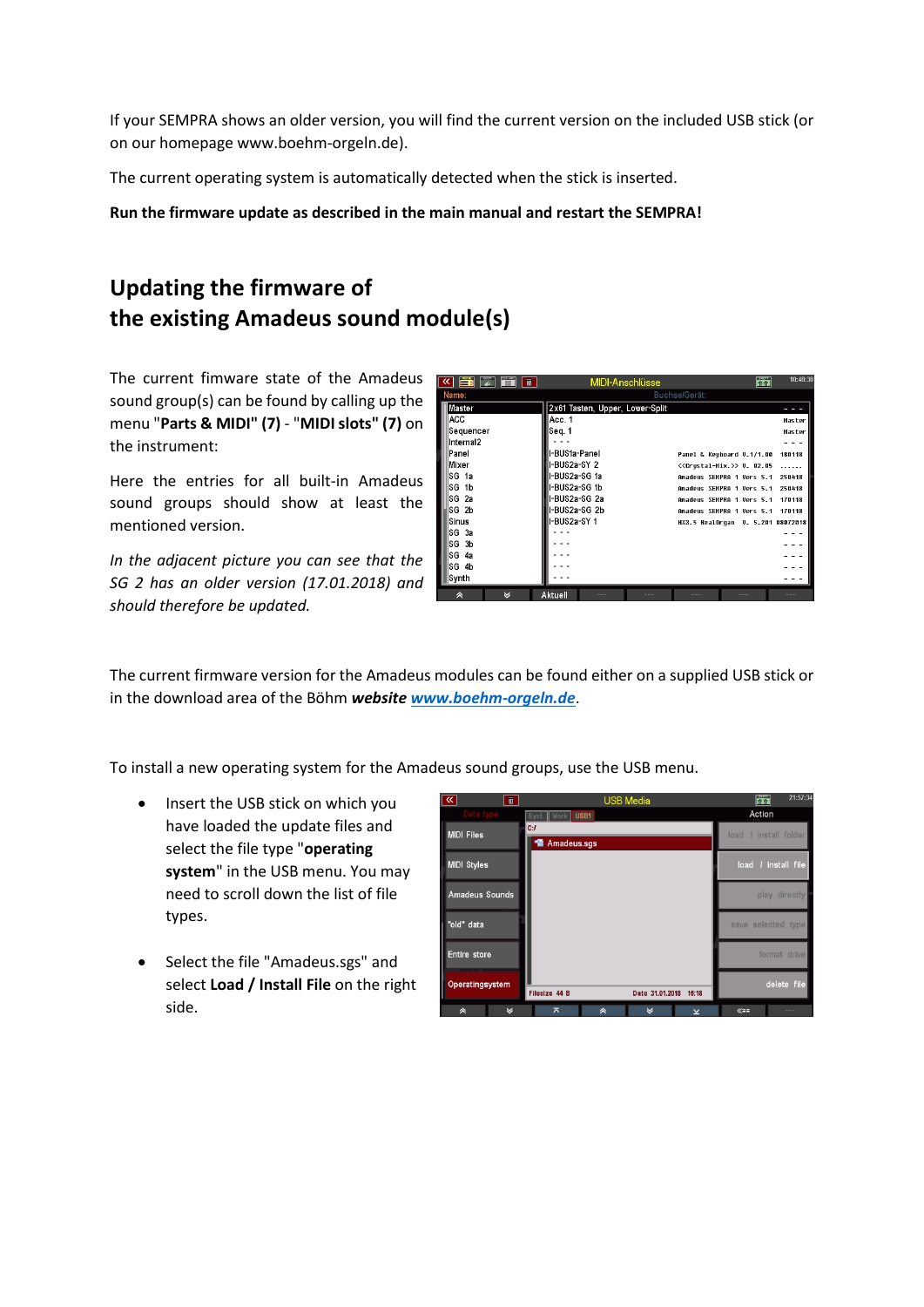- If more than one sound group are installed in your instrument, the display will ask for which sound groups the update should be executed.
- If, as in the above example, only ONE soundgroup has to be updated, only this one can be selected, otherwise all soundgroups can be updated at the

|           | all soundgroups can be updated at<br>the same time.                     | 《 | $\mathbb{R}$ |
|-----------|-------------------------------------------------------------------------|---|--------------|
| $\bullet$ | During the updating of the sound<br>group(s), the instrument should not |   |              |

• **After the update, please restart the SEMPRA!**

| 亘                   | <b>USB Media</b>                          | 21:57:45<br>$\frac{1}{\ln n}$ |
|---------------------|-------------------------------------------|-------------------------------|
| Data type           | Syst. Work   USB1                         | Action                        |
| <b>MIDI Files</b>   | C:I<br><b>■ Amadeus.sqs</b>               | load / install folder         |
| <b>MIDI Styles</b>  | Amadeus for                               | load / install file           |
|                     | no soundgroup                             |                               |
| Amadeus Sounds      | all soundgroups                           |                               |
|                     | SG 1a: Amadeus SEMPRA 1                   | play directly                 |
| "old" data          | SG 2a: Amadeus SEMPRA 1                   |                               |
|                     | Continue                                  | save selected type            |
| <b>Entire</b> store | Enter                                     | format drive                  |
| Operatingsystem     | Filesize 44 B<br>Date 31.01.2018<br>15:18 | delete file                   |
| ⊻<br>《              | ᆽ<br>《<br>∀<br>$\overline{\mathsf{v}}$    | $\ll =$<br>$- - -$            |

| ৰে<br>画            | <b>USB Media</b>                          | 21:57:45<br>m         |
|--------------------|-------------------------------------------|-----------------------|
| Data type          | Syst. Work USB1                           | Action                |
| <b>MIDI Files</b>  | C:I<br><b>"</b> Amadeus.sgs               | load / install folder |
| <b>MIDI Styles</b> |                                           | load / install file   |
| Amadeus Sounds     | One moment please                         | play directly         |
| "old" data         | 1000 FW.bin                               | save selected type    |
| Entire store       |                                           | format drive          |
| Operatingsystem    | Filesize 44 B<br>15:18<br>Date 31.01.2018 | delete file           |
| $\checkmark$<br>à  | ᄎ<br>×<br>《<br>$\overline{\mathbf{y}}$    | $\ll =$<br>$- - -$    |

## **Activation of the DSP extension**

be played.

If you have received a USB stick for installation, the activation code for the 4 effects is also stored there. This makes the following entry easier, as the corresponding code is entered automatically when the installation stick is plugged in as drive C or "USB1".

- Enter the menu "**System setups**" **(8)** - "**Approvals**" **(4)**:
- Select the item "4 Effects for Amadeus", so that the code can be read in by the inserted USB stick.
- Otherwise type the transmitted code into the number fields manually by using the numeric/letter buttons.
- With **[ENTER]** or **[F4] Accept**, the function will be activated.

#### *When leaving the menu, the Restart should be selected.*

This completes the installation.

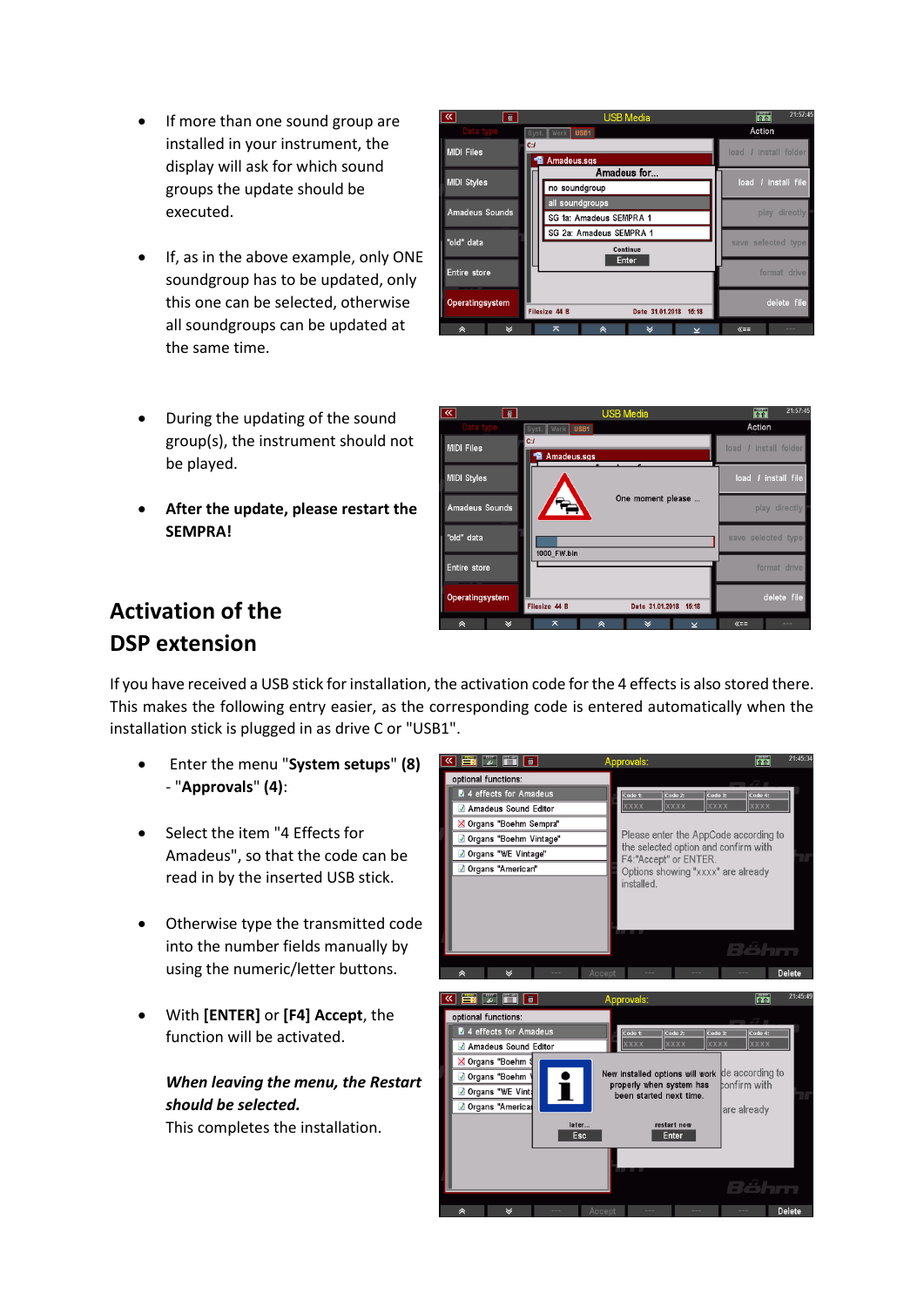#### **Assignment of the parts to the effects**

The following table shows the assignment of the keyboard parts to the effect DSPs.

Depending on the amount of Amadeus sound groups, there are more effects DSPs available at the same time, of course. In the table, there is a column group for each equipment variant. Inside these columns, all parts that use the same effect DSP are also marked in the same color. Only parts with **different** colours are playable simultaneously with individually effect sounds. Please be aware of this when using sounds using the DSP effects. These sounds usually have an "**FX**" in their name.

An alternative (!) use of parts with the same effect DSP and different effect sounds is still not a problem.

If you miss the **FX 4** in the table: this effect DSP is permanently assigned to the accompaniment (or the **b** input of the sound group).

In addition, the table also shows the associated MIDI channels of the parts when using the MIDI interfaces and sound groups.